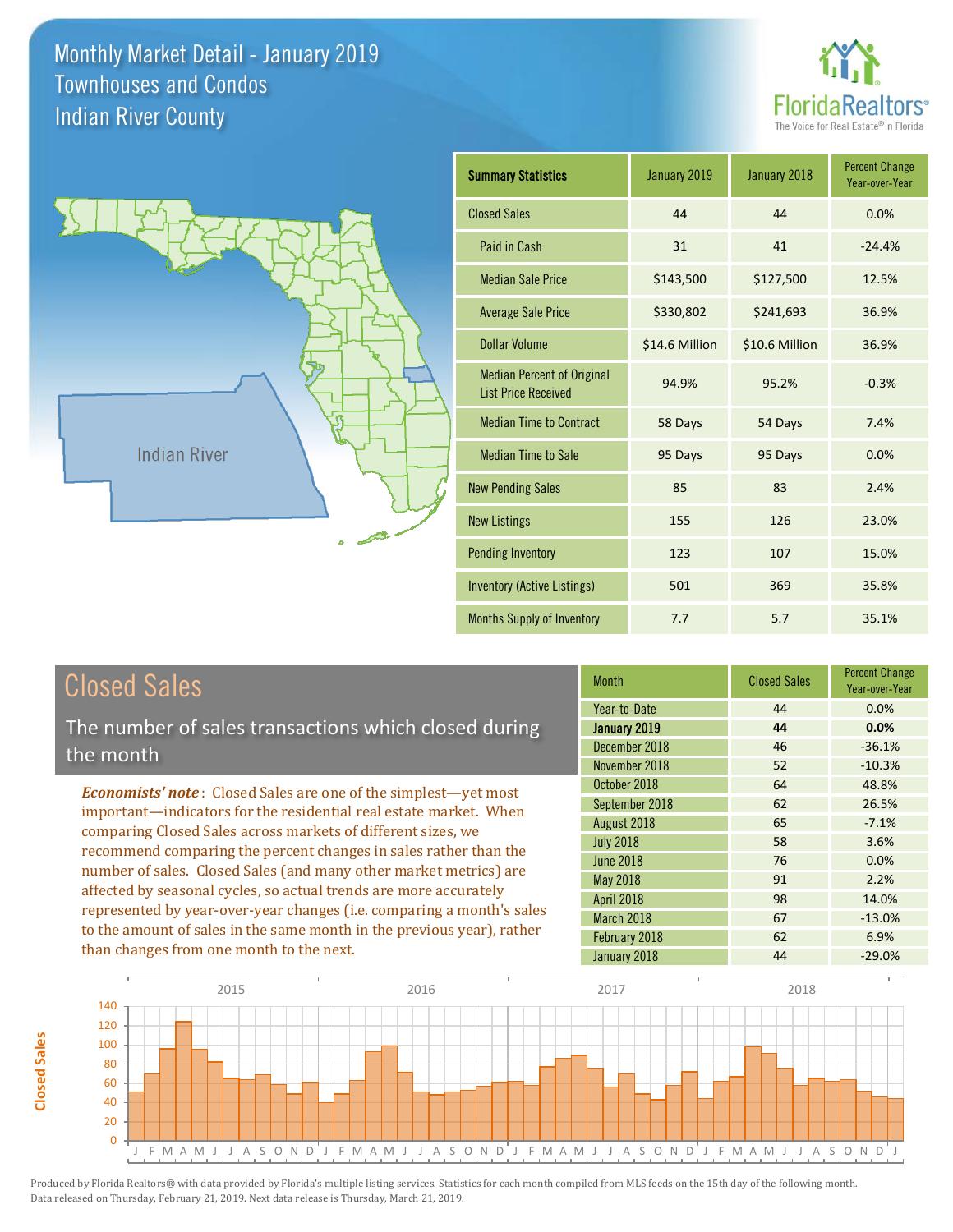this statistic should be interpreted with care.



75 10.3%

49 -9.3%

| Cash Sales                                                                     | <b>Month</b>     | <b>Cash Sales</b> | <b>Percent Change</b><br>Year-over-Year |
|--------------------------------------------------------------------------------|------------------|-------------------|-----------------------------------------|
|                                                                                | Year-to-Date     | 31                | $-24.4%$                                |
| The number of Closed Sales during the month in which                           | January 2019     | 31                | $-24.4%$                                |
| buyers exclusively paid in cash                                                | December 2018    | 31                | $-41.5%$                                |
|                                                                                | November 2018    | 36                | 9.1%                                    |
|                                                                                | October 2018     | 33                | 17.9%                                   |
|                                                                                | September 2018   | 36                | $-2.7%$                                 |
| <b>Economists' note:</b> Cash Sales can be a useful indicator of the extent to | August 2018      | 38                | $-32.1%$                                |
| which investors are participating in the market. Why? Investors are            | <b>July 2018</b> | 43                | 4.9%                                    |
| far more likely to have the funds to purchase a home available up front,       | June 2018        | 56                | 0.0%                                    |
| whereas the typical homebuyer requires a mortgage or some other                | May 2018         | 64                | $-3.0%$                                 |

J F M A M J J A S O N D J F M A M J J A S O N D J F M A M J J A S O N D J F M A M J J A S O N D J 0 20 40 60 80 100 120 2015 2016 2017 2018

# Cash Sales as a Percentage of Closed Sales

form of financing. There are, of course, many possible exceptions, so

The percentage of Closed Sales during the month which were Cash Sales

*Economists' note* : This statistic is simply another way of viewing Cash Sales. The remaining percentages of Closed Sales (i.e. those not paid fully in cash) each month involved some sort of financing, such as mortgages, owner/seller financing, assumed loans, etc.

| <b>Month</b>     | <b>Percent of Closed</b><br>Sales Paid in Cash | <b>Percent Change</b><br>Year-over-Year |
|------------------|------------------------------------------------|-----------------------------------------|
| Year-to-Date     | 70.5%                                          | $-24.4%$                                |
| January 2019     | 70.5%                                          | $-24.4%$                                |
| December 2018    | 67.4%                                          | $-8.4%$                                 |
| November 2018    | 69.2%                                          | 21.6%                                   |
| October 2018     | 51.6%                                          | $-20.7%$                                |
| September 2018   | 58.1%                                          | $-23.0%$                                |
| August 2018      | 58.5%                                          | $-26.9%$                                |
| <b>July 2018</b> | 74.1%                                          | 1.2%                                    |
| June 2018        | 73.7%                                          | 0.0%                                    |
| May 2018         | 70.3%                                          | $-5.3%$                                 |
| April 2018       | 76.5%                                          | $-3.3%$                                 |
| March 2018       | 73.1%                                          | 4.3%                                    |
| February 2018    | 72.6%                                          | $-6.4%$                                 |
| January 2018     | 93.2%                                          | 34.3%                                   |

January 2018 **41** -4.7%

February 2018 **45** 0.0%

March 2018

April 2018

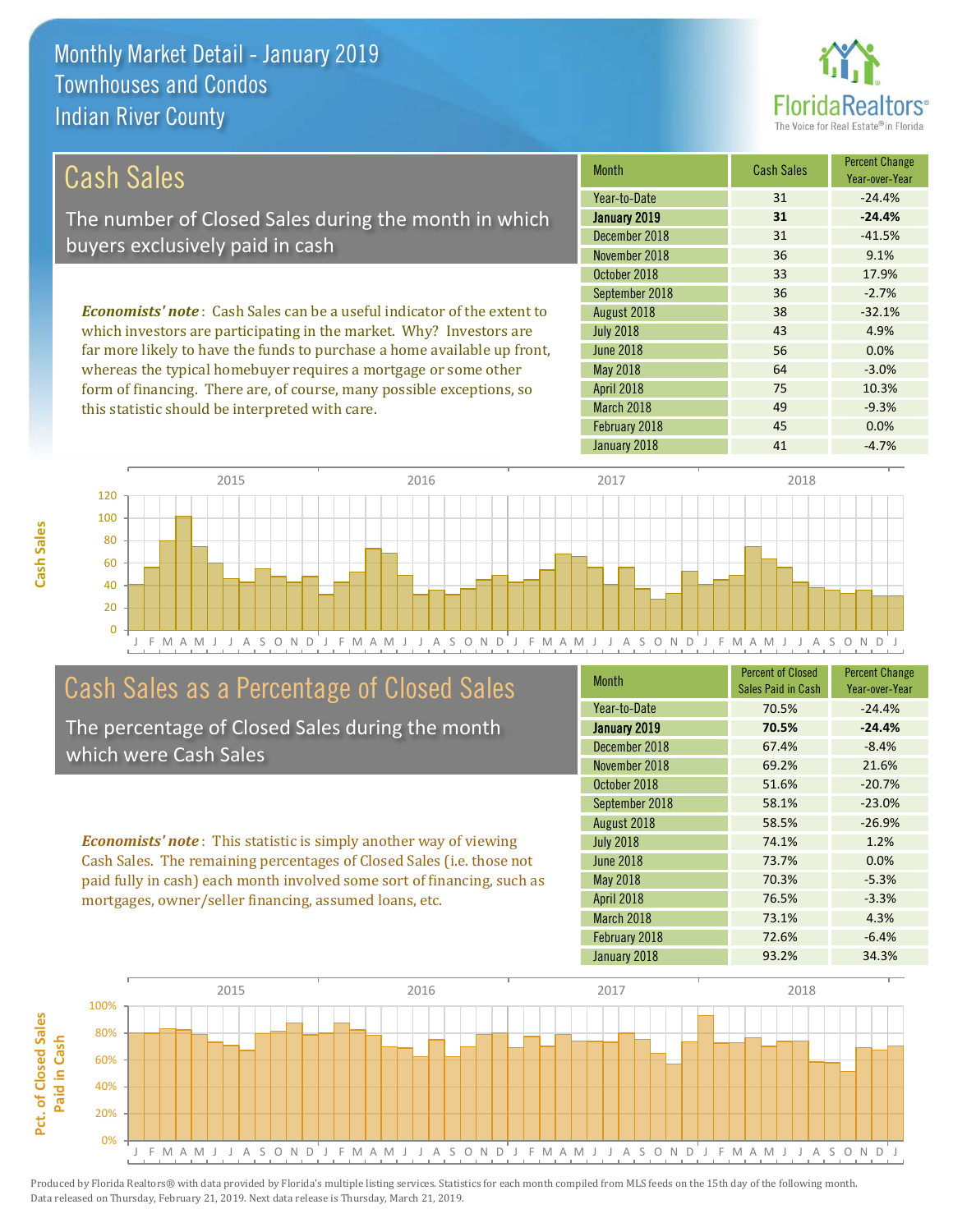

# Median Sale Price

The median sale price reported for the month (i.e. 50% of sales were above and 50% of sales were below)

*Economists' note* : Median Sale Price is our preferred summary statistic for price activity because, unlike Average Sale Price, Median Sale Price is not sensitive to high sale prices for small numbers of homes that may not be characteristic of the market area. Keep in mind that median price trends over time are not always solely caused by changes in the general value of local real estate. Median sale price only reflects the values of the homes that *sold* each month, and the mix of the types of homes that sell can change over time.

| <b>Month</b>     | <b>Median Sale Price</b> | <b>Percent Change</b><br>Year-over-Year |
|------------------|--------------------------|-----------------------------------------|
| Year-to-Date     | \$143,500                | 12.5%                                   |
| January 2019     | \$143,500                | 12.5%                                   |
| December 2018    | \$152,500                | 10.1%                                   |
| November 2018    | \$166,000                | 21.2%                                   |
| October 2018     | \$158,000                | 12.9%                                   |
| September 2018   | \$142,250                | 9.4%                                    |
| August 2018      | \$152,000                | 19.0%                                   |
| <b>July 2018</b> | \$146,500                | 8.5%                                    |
| <b>June 2018</b> | \$168,000                | 22.6%                                   |
| <b>May 2018</b>  | \$140,000                | $-3.4%$                                 |
| April 2018       | \$172,000                | $-5.9%$                                 |
| March 2018       | \$130,000                | 0.0%                                    |
| February 2018    | \$130,000                | 5.3%                                    |
| January 2018     | \$127,500                | 8.1%                                    |



## Average Sale Price

The average sale price reported for the month (i.e. total sales in dollars divided by the number of sales)

*Economists' note* : Usually, we prefer Median Sale Price over Average Sale Price as a summary statistic for home prices. However, Average Sale Price does have its uses—particularly when it is analyzed alongside the Median Sale Price. For one, the relative difference between the two statistics can provide some insight into the market for higher-end homes in an area.

| Month            | <b>Average Sale Price</b> | <b>Percent Change</b><br>Year-over-Year |
|------------------|---------------------------|-----------------------------------------|
| Year-to-Date     | \$330,802                 | 36.9%                                   |
| January 2019     | \$330,802                 | 36.9%                                   |
| December 2018    | \$220,007                 | 17.5%                                   |
| November 2018    | \$334,248                 | 57.8%                                   |
| October 2018     | \$290,472                 | 35.1%                                   |
| September 2018   | \$208,052                 | $-26.8%$                                |
| August 2018      | \$233,925                 | 6.4%                                    |
| <b>July 2018</b> | \$220,949                 | 23.7%                                   |
| <b>June 2018</b> | \$269,971                 | 9.5%                                    |
| May 2018         | \$206,948                 | $-15.5%$                                |
| April 2018       | \$375,618                 | 24.3%                                   |
| March 2018       | \$188,865                 | $-45.4%$                                |
| February 2018    | \$241,188                 | $-2.3%$                                 |
| January 2018     | \$241,693                 | 24.2%                                   |



Produced by Florida Realtors® with data provided by Florida's multiple listing services. Statistics for each month compiled from MLS feeds on the 15th day of the following month. Data released on Thursday, February 21, 2019. Next data release is Thursday, March 21, 2019.

**Average Sale Price**

Average Sale Price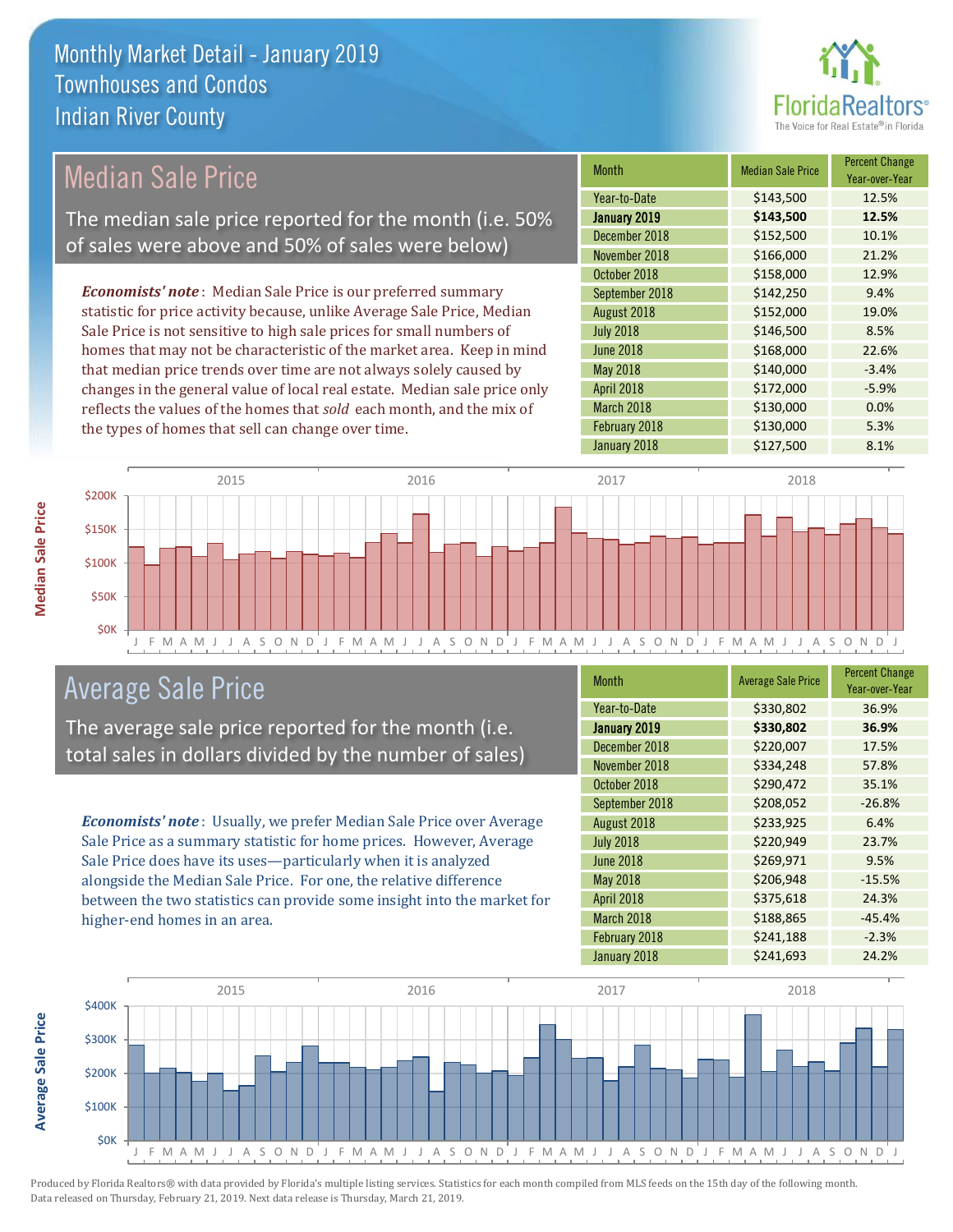

## ollar Volume

The sum of the sale prices for all sales which closed during the month

*Economists' note* : Dollar Volume is simply the sum of all sale prices in a given time period, and can quickly be calculated by multiplying Closed Sales by Average Sale Price. It is a strong indicator of the health of the real estate industry in a market, and is of particular interest to real estate professionals, investors, analysts, and government agencies. Potential home sellers and home buyers, on the other hand, will likely be better served by paying attention to trends in the two components of Dollar Volume (i.e. sales and prices) individually.

| <b>Month</b>     | Dollar Volume  | <b>Percent Change</b><br>Year-over-Year |
|------------------|----------------|-----------------------------------------|
| Year-to-Date     | \$14.6 Million | 36.9%                                   |
| January 2019     | \$14.6 Million | 36.9%                                   |
| December 2018    | \$10.1 Million | $-24.9%$                                |
| November 2018    | \$17.4 Million | 41.5%                                   |
| October 2018     | \$18.6 Million | 101.1%                                  |
| September 2018   | \$12.9 Million | $-7.4%$                                 |
| August 2018      | \$15.2 Million | $-1.2%$                                 |
| <b>July 2018</b> | \$12.8 Million | 28.1%                                   |
| <b>June 2018</b> | \$20.5 Million | 9.5%                                    |
| May 2018         | \$18.8 Million | $-13.6%$                                |
| April 2018       | \$36.8 Million | 41.6%                                   |
| March 2018       | \$12.7 Million | $-52.5%$                                |
| February 2018    | \$15.0 Million | 4.5%                                    |
| January 2018     | \$10.6 Million | $-11.8%$                                |



# Median Percent of Original List Price Received

The median of the sale price (as a percentage of the original list price) across all properties selling during the month

*Economists' note* : The Median Percent of Original List Price Received is useful as an indicator of market recovery, since it typically rises as buyers realize that the market may be moving away from them and they need to match the selling price (or better it) in order to get a contract on the house. This is usually the last measure to indicate a market has shifted from down to up, so it is what we would call a *lagging* indicator.

| <b>Month</b>      | Med. Pct. of Orig.<br><b>List Price Received</b> | <b>Percent Change</b><br>Year-over-Year |
|-------------------|--------------------------------------------------|-----------------------------------------|
| Year-to-Date      | 94.9%                                            | $-0.3%$                                 |
| January 2019      | 94.9%                                            | $-0.3%$                                 |
| December 2018     | 93.1%                                            | $-2.9%$                                 |
| November 2018     | 94.4%                                            | $-0.2%$                                 |
| October 2018      | 94.3%                                            | $-0.9%$                                 |
| September 2018    | 93.8%                                            | 1.6%                                    |
| August 2018       | 94.5%                                            | $-0.3%$                                 |
| <b>July 2018</b>  | 93.7%                                            | $-1.4%$                                 |
| <b>June 2018</b>  | 93.4%                                            | 0.6%                                    |
| <b>May 2018</b>   | 95.4%                                            | 1.9%                                    |
| <b>April 2018</b> | 95.7%                                            | 2.1%                                    |
| March 2018        | 95.0%                                            | 0.8%                                    |
| February 2018     | 93.9%                                            | $-0.8%$                                 |
| January 2018      | 95.2%                                            | 1.5%                                    |

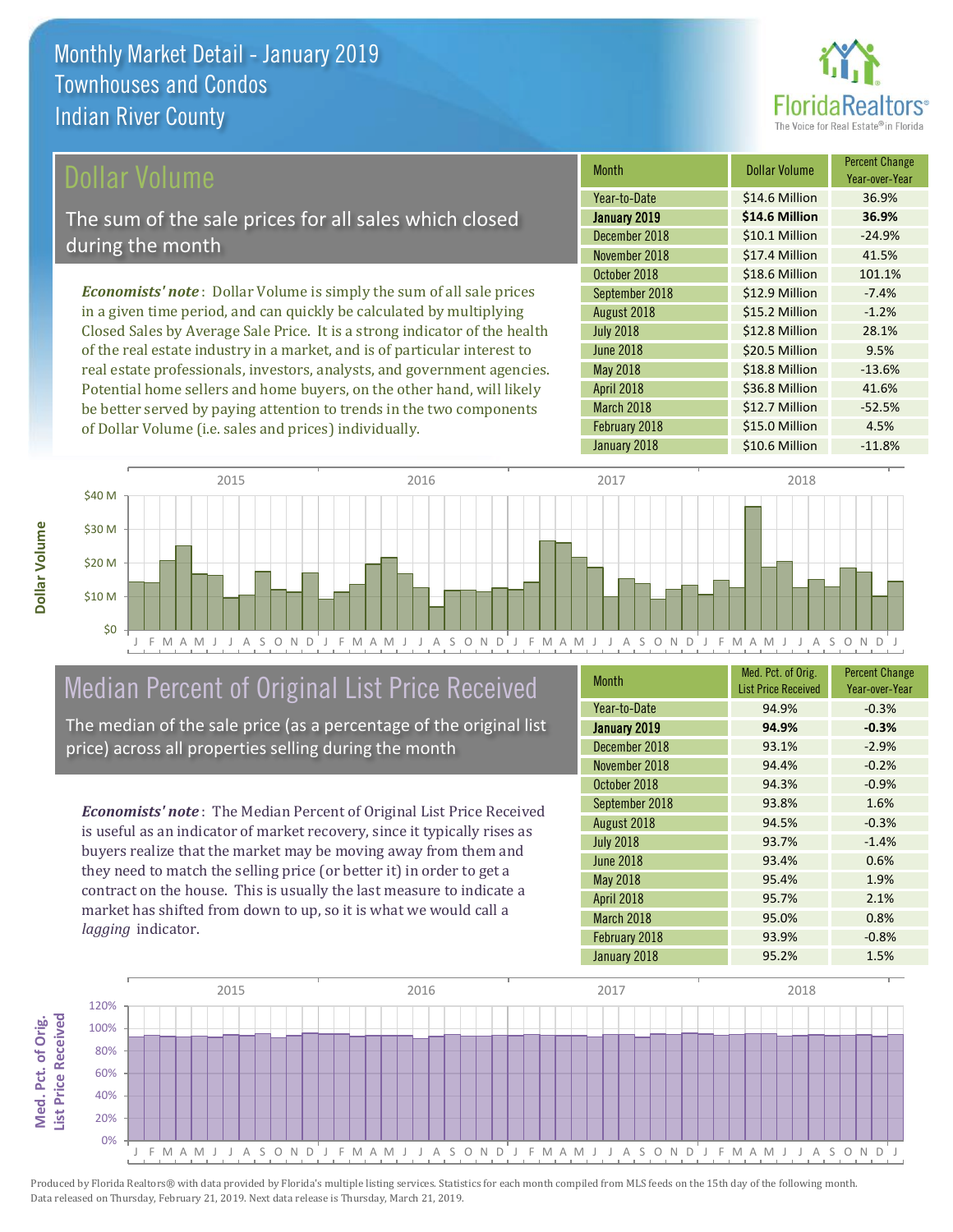

# Median Time to Contract

The median number of days between the listing date and contract date for all Closed Sales during the month

*Economists' note* : Like Time to Sale, Time to Contract is a measure of the length of the home selling process calculated for sales which closed during the month. The difference is that Time to Contract measures the number of days between the initial listing of a property and the signing of the contract which eventually led to the closing of the sale. When the gap between Median Time to Contract and Median Time to Sale grows, it is usually a sign of longer closing times and/or declining numbers of cash sales.

| Month            | <b>Median Time to</b><br>Contract | <b>Percent Change</b><br>Year-over-Year |
|------------------|-----------------------------------|-----------------------------------------|
| Year-to-Date     | 58 Days                           | 7.4%                                    |
| January 2019     | 58 Days                           | 7.4%                                    |
| December 2018    | 70 Days                           | 52.2%                                   |
| November 2018    | 68 Days                           | $-15.0%$                                |
| October 2018     | 93 Days                           | 102.2%                                  |
| September 2018   | 41 Days                           | $-48.8%$                                |
| August 2018      | 60 Days                           | 50.0%                                   |
| <b>July 2018</b> | 86 Days                           | 87.0%                                   |
| <b>June 2018</b> | 38 Days                           | $-28.3%$                                |
| May 2018         | 38 Days                           | $-26.9%$                                |
| April 2018       | 37 Days                           | $-49.3%$                                |
| March 2018       | 41 Days                           | $-18.0%$                                |
| February 2018    | 44 Days                           | $-41.3%$                                |
| January 2018     | 54 Days                           | 20.0%                                   |



## Median Time to Sale

**Median Time to** 

**Median Time to** 

The median number of days between the listing date and closing date for all Closed Sales during the month

*Economists' note* : Time to Sale is a measure of the length of the home selling process, calculated as the number of days between the initial listing of a property and the closing of the sale. *Median* Time to Sale is the amount of time the "middle" property selling this month was on the market. That is, 50% of homes selling this month took *less* time to sell, and 50% of homes took *more* time to sell. Median Time to Sale gives a more accurate picture than Average Time to Sale, which can be skewed upward by small numbers of properties taking an abnormally long time to sell.

| <b>Month</b>     | <b>Median Time to Sale</b> | <b>Percent Change</b><br>Year-over-Year |
|------------------|----------------------------|-----------------------------------------|
| Year-to-Date     | 95 Days                    | 0.0%                                    |
| January 2019     | 95 Days                    | 0.0%                                    |
| December 2018    | 102 Days                   | 25.9%                                   |
| November 2018    | 115 Days                   | 1.8%                                    |
| October 2018     | 128 Days                   | 25.5%                                   |
| September 2018   | 81 Days                    | $-32.5%$                                |
| August 2018      | 108 Days                   | 31.7%                                   |
| <b>July 2018</b> | 122 Days                   | 5.2%                                    |
| <b>June 2018</b> | 81 Days                    | $-22.1%$                                |
| May 2018         | 82 Days                    | $-10.9%$                                |
| April 2018       | 79 Days                    | $-24.0%$                                |
| March 2018       | 77 Days                    | $-16.3%$                                |
| February 2018    | 79 Days                    | $-30.7%$                                |
| January 2018     | 95 Days                    | 9.2%                                    |

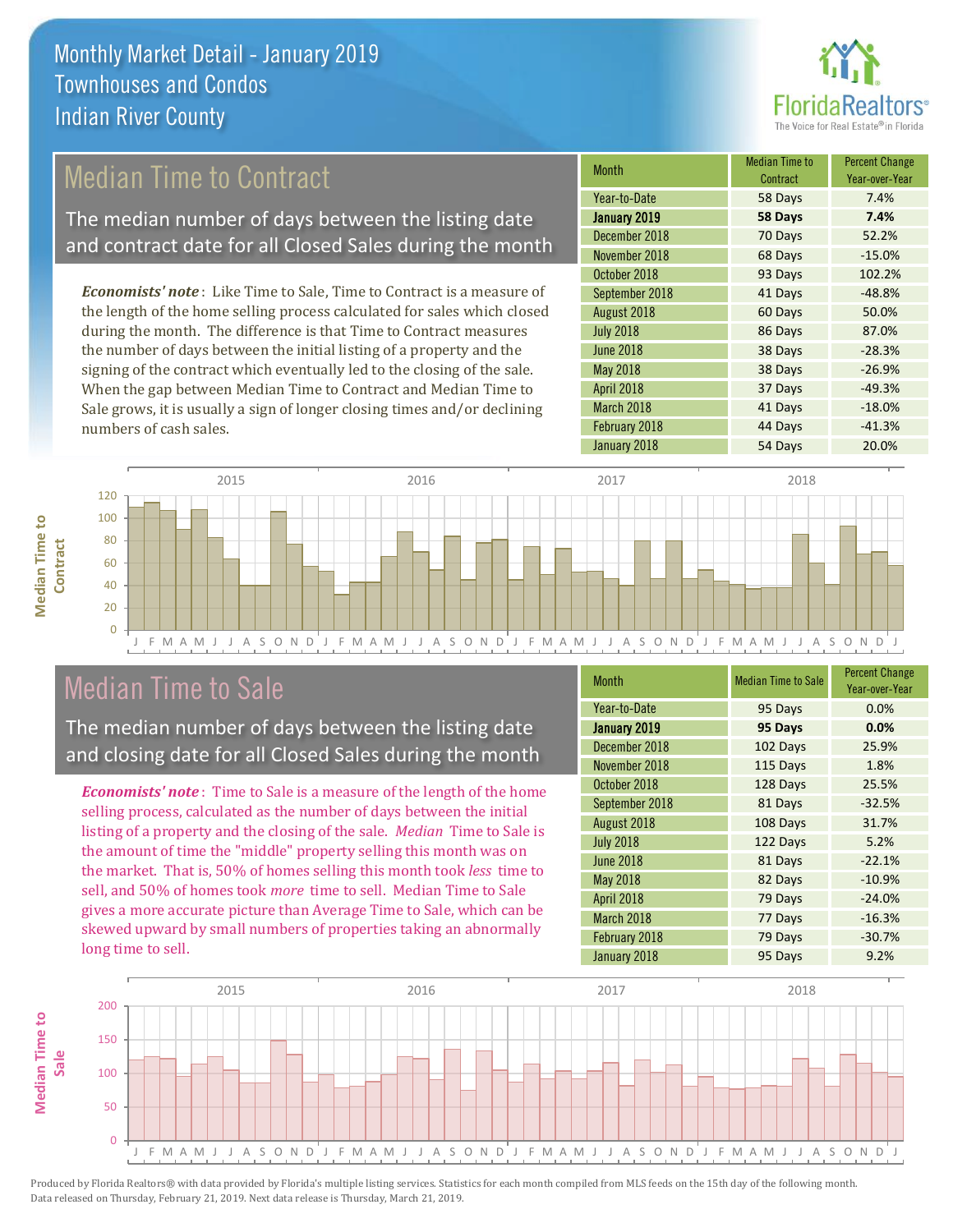

| New Pending Sales                                                              | <b>Month</b>      | <b>New Pending Sales</b> | <b>Percent Change</b><br>Year-over-Year |
|--------------------------------------------------------------------------------|-------------------|--------------------------|-----------------------------------------|
|                                                                                | Year-to-Date      | 85                       | 2.4%                                    |
| The number of listed properties that went under                                | January 2019      | 85                       | 2.4%                                    |
| contract during the month                                                      | December 2018     | 48                       | 2.1%                                    |
|                                                                                | November 2018     | 58                       | $-17.1%$                                |
|                                                                                | October 2018      | 45                       | $-16.7%$                                |
| <b>Economists' note</b> : Because of the typical length of time it takes for a | September 2018    | 49                       | 40.0%                                   |
| sale to close, economists consider Pending Sales to be a decent                | August 2018       | 80                       | 19.4%                                   |
| indicator of potential future Closed Sales. It is important to bear in         | <b>July 2018</b>  | 59                       | $-11.9%$                                |
| mind, however, that not all Pending Sales will be closed successfully.         | <b>June 2018</b>  | 67                       | $-2.9%$                                 |
| So, the effectiveness of Pending Sales as a future indicator of Closed         | May 2018          | 79                       | 17.9%                                   |
| Sales is susceptible to changes in market conditions such as the               | <b>April 2018</b> | 93                       | 12.0%                                   |



# New Listings

distressed properties for sale.

The number of properties put onto the market during the month

availability of financing for homebuyers and the inventory of

*Economists' note* : New Listings tend to rise in delayed response to increasing prices, so they are often seen as a lagging indicator of market health. As prices rise, potential sellers raise their estimations of value—and in the most recent cycle, rising prices have freed up many potential sellers who were previously underwater on their mortgages. Note that in our calculations, we take care to not include properties that were recently taken off the market and quickly relisted, since these are not really *new* listings.

| <b>Month</b>     | <b>New Listings</b> | <b>Percent Change</b><br>Year-over-Year |
|------------------|---------------------|-----------------------------------------|
| Year-to-Date     | 155                 | 23.0%                                   |
| January 2019     | 155                 | 23.0%                                   |
| December 2018    | 73                  | 7.4%                                    |
| November 2018    | 110                 | 39.2%                                   |
| October 2018     | 103                 | 9.6%                                    |
| September 2018   | 71                  | 54.3%                                   |
| August 2018      | 104                 | 46.5%                                   |
| <b>July 2018</b> | 65                  | 16.1%                                   |
| <b>June 2018</b> | 70                  | $-16.7%$                                |
| May 2018         | 75                  | $-15.7%$                                |
| April 2018       | 117                 | 28.6%                                   |
| March 2018       | 128                 | 33.3%                                   |
| February 2018    | 144                 | 22.0%                                   |
| January 2018     | 126                 | 16.7%                                   |

March 2018 103 -1.9% February 2018 **89 23.6%** 



Produced by Florida Realtors® with data provided by Florida's multiple listing services. Statistics for each month compiled from MLS feeds on the 15th day of the following month. Data released on Thursday, February 21, 2019. Next data release is Thursday, March 21, 2019.

**New Listings**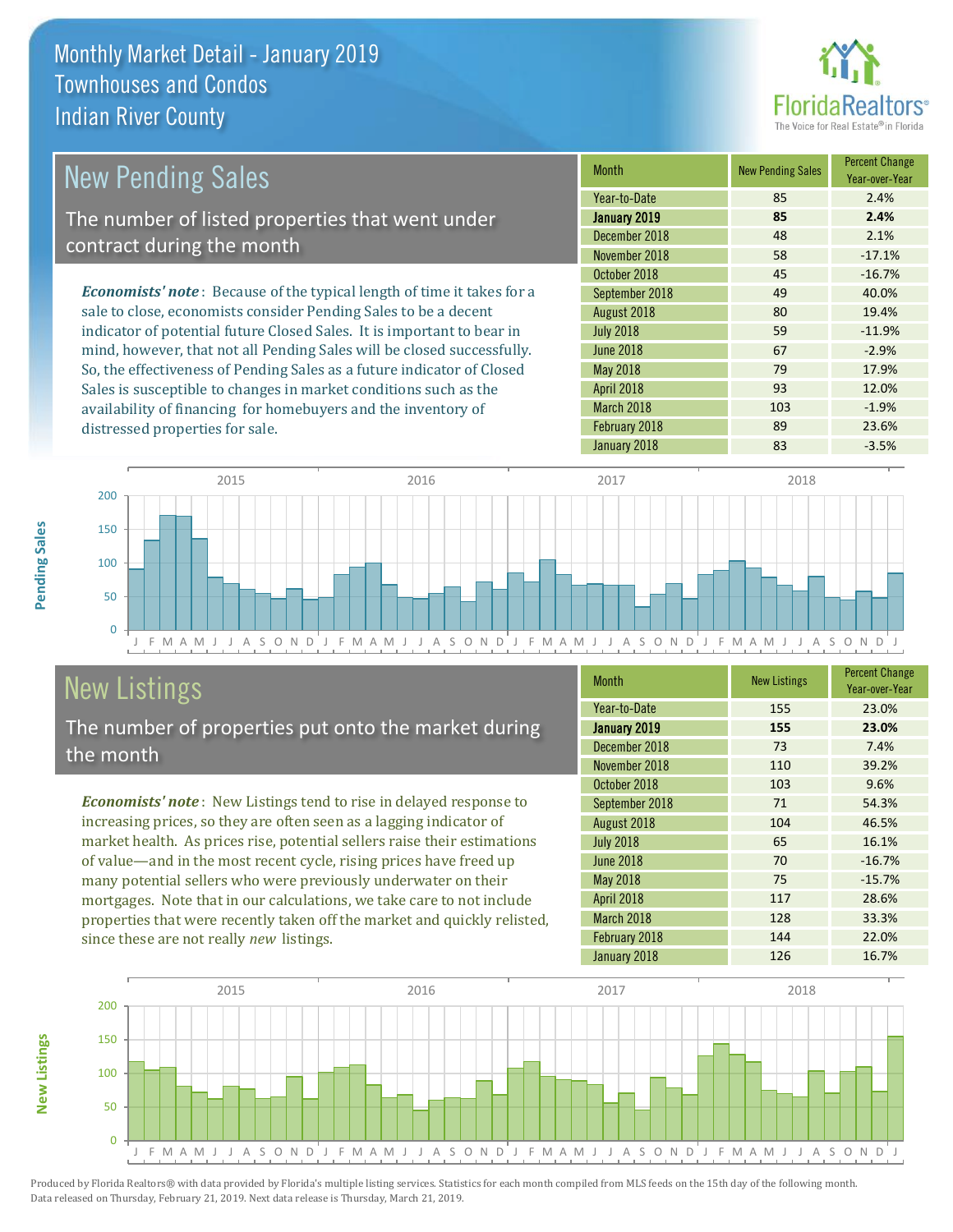

# Inventory (Active Listings) The number of property listings active at the end of the month

*Economists' note* : There are a number of ways to define and calculate Inventory. Our method is to simply count the number of active listings on the last day of the month, and hold this number to compare with the same month the following year. Inventory rises when New Listings are outpacing the number of listings that go off-market (regardless of whether they actually sell). Likewise, it falls when New Listings aren't keeping up with the rate at which homes are going off-market.

| <b>Month</b>             | Inventory | <b>Percent Change</b><br>Year-over-Year |
|--------------------------|-----------|-----------------------------------------|
| <b>YTD (Monthly Avg)</b> | 501       | 35.8%                                   |
| January 2019             | 501       | 35.8%                                   |
| December 2018            | 442       | 35.6%                                   |
| November 2018            | 453       | 44.7%                                   |
| October 2018             | 418       | 20.5%                                   |
| September 2018           | 365       | 15.9%                                   |
| August 2018              | 367       | 16.9%                                   |
| <b>July 2018</b>         | 351       | 7.7%                                    |
| <b>June 2018</b>         | 360       | 0.6%                                    |
| <b>May 2018</b>          | 407       | 11.2%                                   |
| <b>April 2018</b>        | 423       | 19.8%                                   |
| March 2018               | 415       | 15.9%                                   |
| February 2018            | 421       | 3.4%                                    |
| January 2018             | 369       | $-3.1%$                                 |



# Months Supply of Inventory

An estimate of the number of months it will take to deplete the current Inventory given recent sales rates

*Economists' note* : MSI is a useful indicator of market conditions. The benchmark for a balanced market (favoring neither buyer nor seller) is 5.5 months of inventory. Anything higher is traditionally a buyers' market, and anything lower is a sellers' market. There is no single accepted way of calculating MSI. A common method is to divide current Inventory by the most recent month's Closed Sales count, but this count is a usually poor predictor of future Closed Sales due to seasonal cycles. To eliminate seasonal effects, we use the 12-month average of monthly Closed Sales instead.

| <b>Month</b>             | <b>Months Supply</b> | <b>Percent Change</b><br>Year-over-Year |
|--------------------------|----------------------|-----------------------------------------|
| <b>YTD (Monthly Avg)</b> | 7.7                  | 35.1%                                   |
| January 2019             | 7.7                  | 35.1%                                   |
| December 2018            | 6.8                  | 38.8%                                   |
| November 2018            | 6.7                  | 39.6%                                   |
| October 2018             | 6.1                  | 15.1%                                   |
| September 2018           | 5.5                  | 14.6%                                   |
| August 2018              | 5.6                  | 19.1%                                   |
| <b>July 2018</b>         | 5.3                  | 3.9%                                    |
| <b>June 2018</b>         | 5.5                  | $-1.8%$                                 |
| May 2018                 | 6.2                  | 8.8%                                    |
| April 2018               | 6.5                  | 18.2%                                   |
| March 2018               | 6.5                  | 18.2%                                   |
| February 2018            | 6.5                  | 1.6%                                    |
| January 2018             | 5.7                  | $-5.0%$                                 |

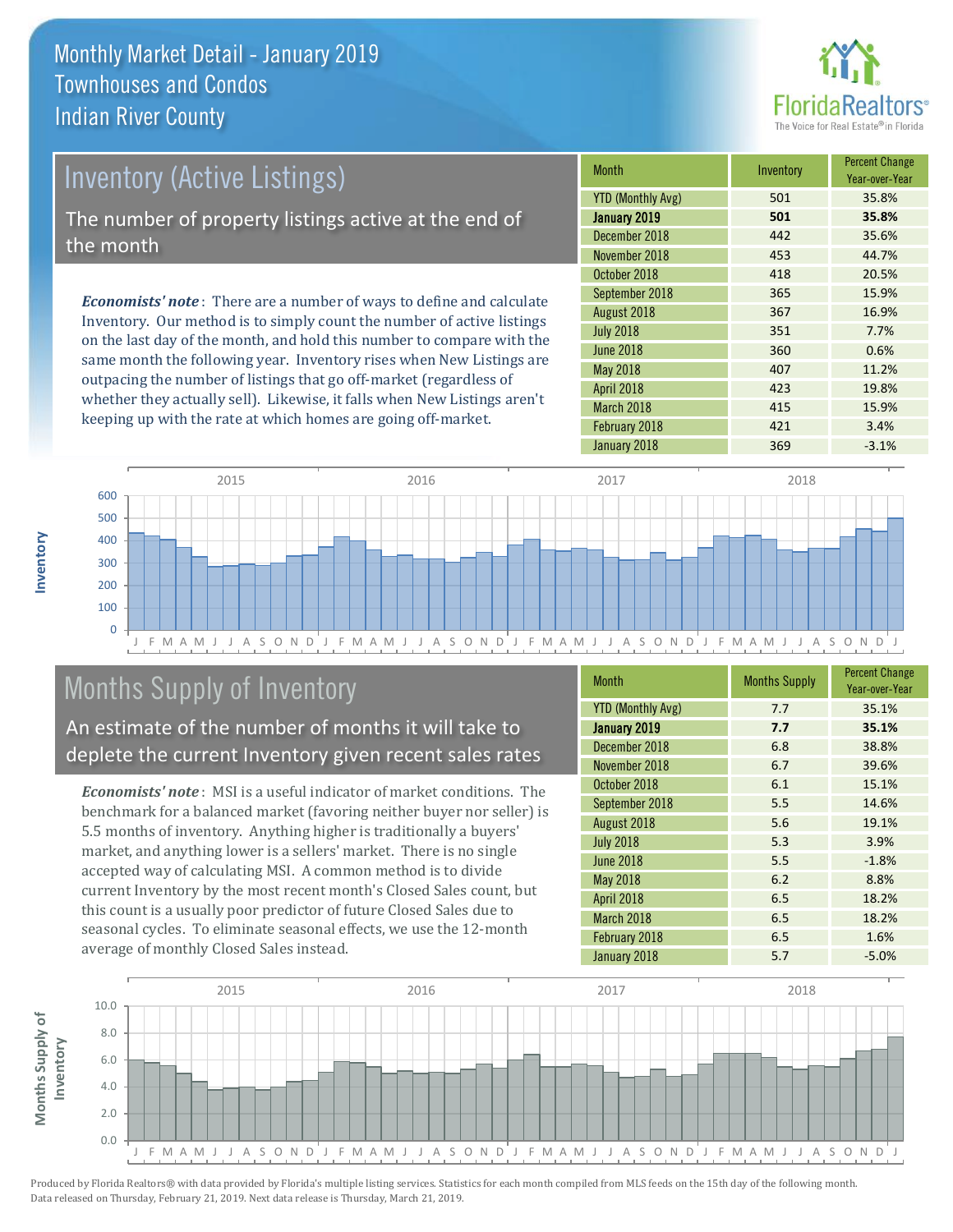

# Closed Sales by Sale Price

The number of sales transactions which closed during the month

*Economists' note:* Closed Sales are one of the simplest—yet most important—indicators for the residential real estate market. When comparing Closed Sales across markets of different sizes, we recommend comparing the percent changes in sales rather than the number of sales. Closed Sales (and many other market metrics) are affected by seasonal cycles, so actual trends are more accurately represented by year-over-year changes (i.e. comparing a month's sales to the amount of sales in the same month in the previous year), rather than changes from one month to the next.





## Median Time to Contract by Sale Price The median number of days between the listing date and contract date for all Closed Sales during the month

*Economists' note* : Like Time to Sale, Time to Contract is a measure of the length of the home selling process calculated for sales which closed during the month. The difference is that Time to Contract measures the number of days between the initial listing of a property and the signing of the contract which eventually led to the closing of the sale. When the gap between Median Time to Contract and Median Time to Sale grows, it is usually a sign of longer closing times and/or declining numbers of cash sales.

| <b>Sale Price</b>     | <b>Median Time to</b><br>Contract | <b>Percent Change</b><br>Year-over-Year |
|-----------------------|-----------------------------------|-----------------------------------------|
| Less than \$50,000    | (No Sales)                        | N/A                                     |
| $$50,000 - $99,999$   | 38 Days                           | 58.3%                                   |
| $$100,000 - $149,999$ | 71 Days                           | 36.5%                                   |
| \$150,000 - \$199,999 | 101 Days                          | 288.5%                                  |
| \$200,000 - \$249,999 | 458 Days                          | $-15.0%$                                |
| \$250,000 - \$299,999 | 294 Days                          | 185.4%                                  |
| \$300,000 - \$399,999 | 139 Days                          | $-35.3%$                                |
| \$400,000 - \$599,999 | 28 Days                           | $-53.3%$                                |
| \$600,000 - \$999,999 | 43 Days                           | $-39.4%$                                |
| \$1,000,000 or more   | 38 Days                           | N/A                                     |



**Closed Sales**

**Median Time to Contract Median Time to Contract**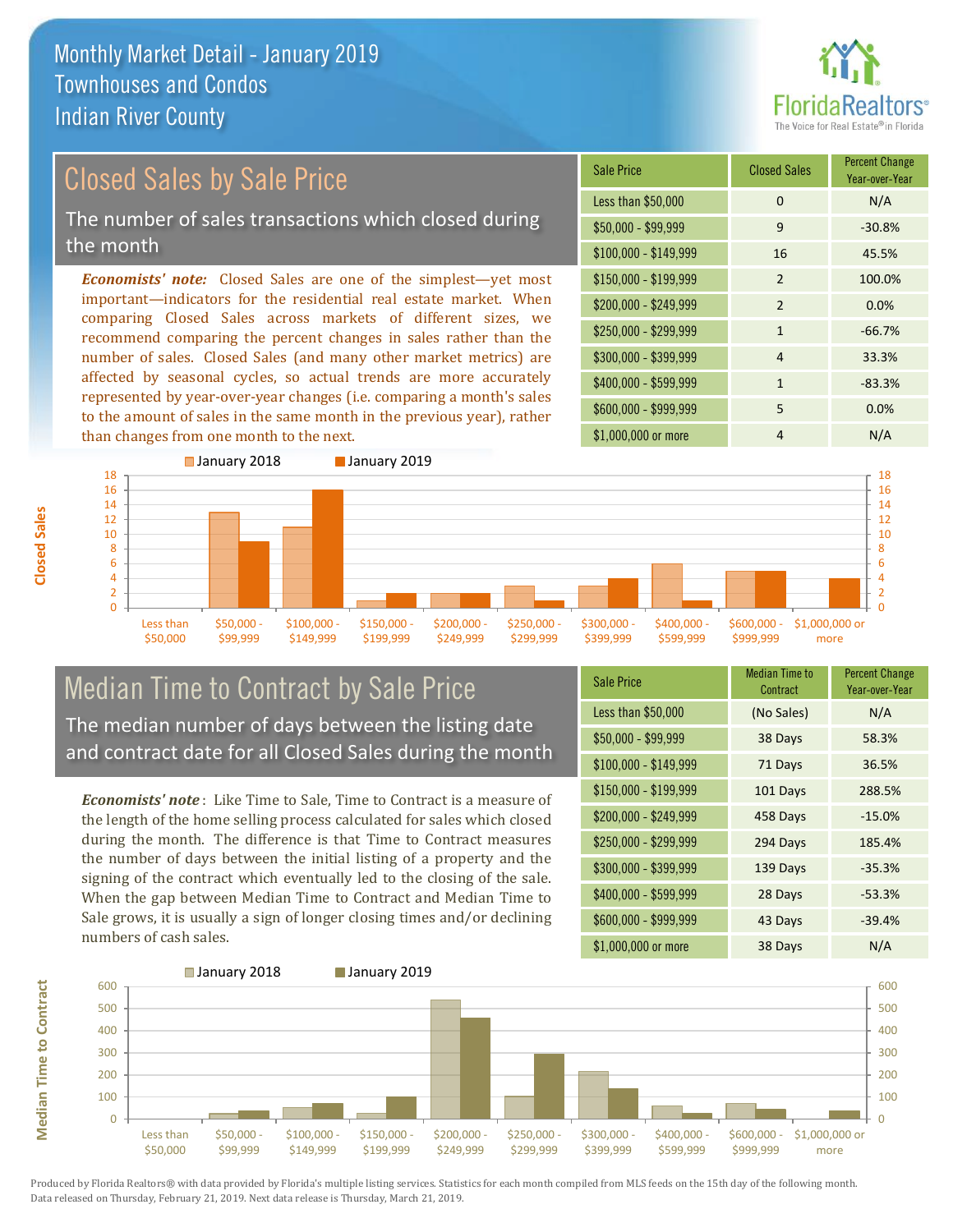

# New Listings by Initial Listing Price

The number of properties put onto the market during the month

*Economists' note:* New Listings tend to rise in delayed response to increasing prices, so they are often seen as a lagging indicator of market health. As prices rise, potential sellers raise their estimations of value—and in the most recent cycle, rising prices have freed up many potential sellers who were previously underwater on their mortgages. Note that in our calculations, we take care to not include properties that were recently taken off the market and quickly relisted, since these are not really *new* listings.

| <b>Initial Listing Price</b> | <b>New Listings</b> | <b>Percent Change</b><br>Year-over-Year |
|------------------------------|---------------------|-----------------------------------------|
| Less than \$50,000           | $\Omega$            | N/A                                     |
| $$50,000 - $99,999$          | 25                  | 19.0%                                   |
| $$100,000 - $149,999$        | 34                  | 13.3%                                   |
| $$150,000 - $199,999$        | 12                  | $-25.0%$                                |
| \$200,000 - \$249,999        | 8                   | 0.0%                                    |
| \$250,000 - \$299,999        | 8                   | $-38.5%$                                |
| \$300,000 - \$399,999        | 16                  | $-5.9%$                                 |
| \$400,000 - \$599,999        | 21                  | 90.9%                                   |
| \$600,000 - \$999,999        | 20                  | 233.3%                                  |
| \$1,000,000 or more          | 11                  | 175.0%                                  |



## Inventory by Current Listing Price The number of property listings active at the end of the month

*Economists' note* : There are a number of ways to define and calculate Inventory. Our method is to simply count the number of active listings on the last day of the month, and hold this number to compare with the same month the following year. Inventory rises when New Listings are outpacing the number of listings that go off-market (regardless of whether they actually sell). Likewise, it falls when New Listings aren't keeping up with the rate at which homes are going off-market.

| <b>Current Listing Price</b> | Inventory | <b>Percent Change</b><br>Year-over-Year |
|------------------------------|-----------|-----------------------------------------|
| Less than \$50,000           | $\Omega$  | $-100.0%$                               |
| $$50,000 - $99,999$          | 47        | 17.5%                                   |
| $$100,000 - $149,999$        | 66        | 53.5%                                   |
| $$150,000 - $199,999$        | 61        | 60.5%                                   |
| \$200,000 - \$249,999        | 31        | 10.7%                                   |
| \$250,000 - \$299,999        | 48        | 33.3%                                   |
| \$300,000 - \$399,999        | 56        | 5.7%                                    |
| \$400,000 - \$599,999        | 80        | 33.3%                                   |
| \$600,000 - \$999,999        | 70        | 118.8%                                  |
| \$1,000,000 or more          | 42        | 10.5%                                   |



Produced by Florida Realtors® with data provided by Florida's multiple listing services. Statistics for each month compiled from MLS feeds on the 15th day of the following month. Data released on Thursday, February 21, 2019. Next data release is Thursday, March 21, 2019.

**Inventory**